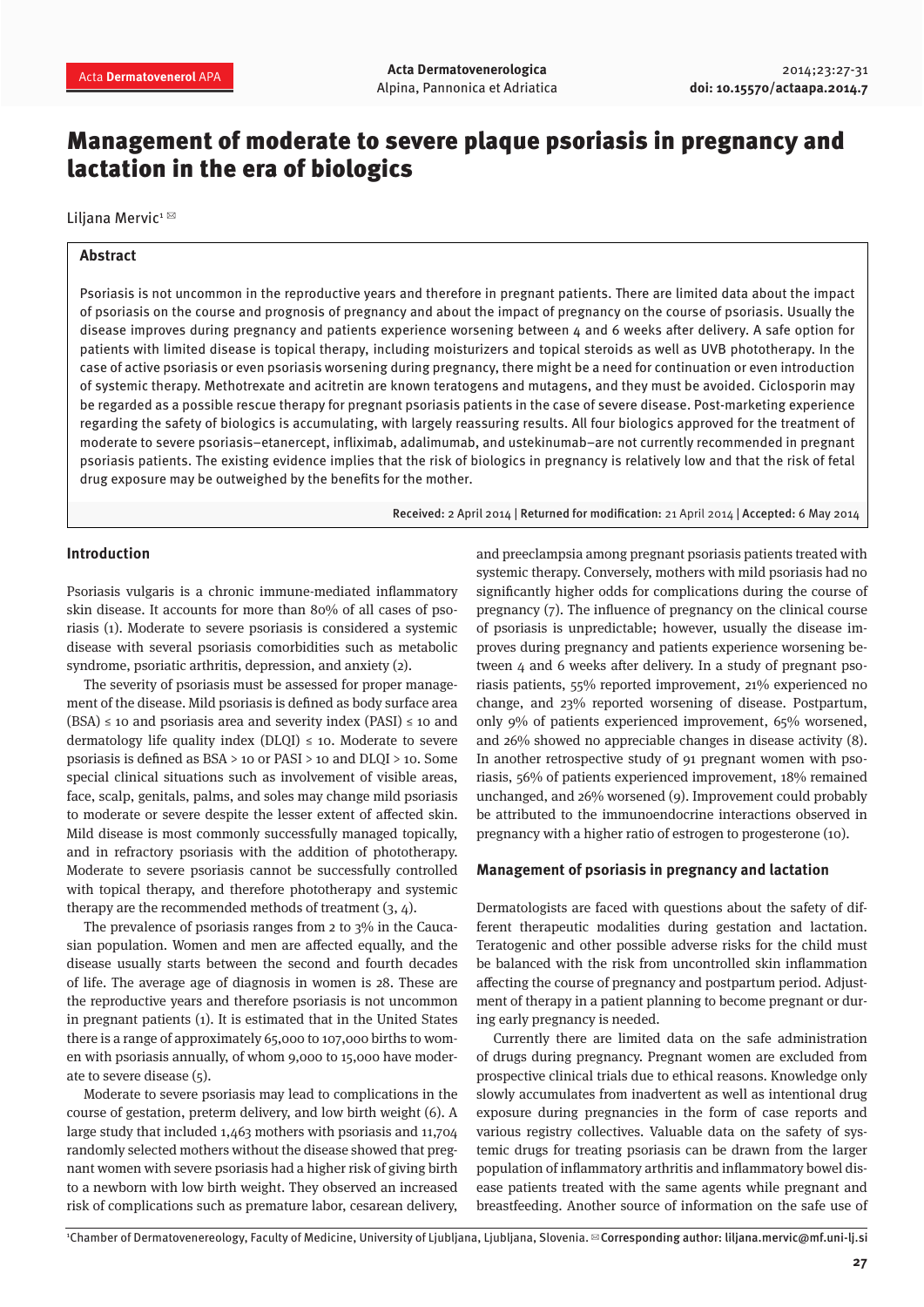drugs in pregnancy is the US Food and Drug Administration (FDA) pregnancy categories system (Table 1) (11, 12).

Patient counseling before conception is invaluable. A woman with psoriasis of reproductive age should be asked about her childbearing plans in order to choose appropriate medications and provide education (13). About half of patients with psoriasis experience improvement or remission during pregnancy (8, 9). An option for these women may be discontinuation of medications or topical therapy including moisturizers and low- to moderate-potency topical steroids or UVB phototherapy. These represent the first-line therapy for pregnant or breastfeeding psoriasis patients, provided the disease is limited (11, 13). If moderate to severe psoriasis remains active or even worsens during pregnancy, there might be a need for continuation of systemic treatment. Some of these medications are known teratogens and mutagens, and they must be avoided. Others may be used relatively confidently.

## **Methotrexate**

Methotrexate has been widely used in the systemic treatment of moderate to severe psoriasis since 1958 due to its efficacy, extensive clinical experience, and low cost (14). It inhibits the synthesis of DNA by competitive binding to dihydrofolate reductase and has been known as an abortifacient, as well as a mutagen and teratogen agent in animals and humans. It is classified as FDA category X and is absolutely contraindicated during pregnancy. The sensitive period for the occurrence of malformations is between 6 and 8 weeks after conception and the dose required to produce defects is greater than 10 mg per week (16). The abnormalities can occur even in doses lower than 10 mg weekly (16). Methotrexate increases the risk of abortion and birth defects, such as central nervous system, craniofacial, limb, gastrointestinal, and cardiopulmonary malformations, as well as growth delay (15, 17, 18). Because 6 to 8 weeks after conception is the critical period for abnormalities, a "washout" period of at least 3 months is advisable before conceiving, and supplementation with folic acid during this period and throughout pregnancy is recommended (15). Methotrexate has been linked to disturbances in spermatogenesis, such as chromosomal abnormalities and alterations in the sperm mobility. However, a prospective study of 42 fetuses whose fathers were exposed to weekly doses between 7.5 and 30 mg 3 months before or until conception reported no birth abnormalities (19). Methotrexate is transferred into breast milk in significantly lower concentrations compared to maternal serum. It could be present in child tissues for months and therefore it should not be used during lactation (11, 20, 21).

#### **Ciclosporin**

Ciclosporin has been classified as a traditional systemic agent for psoriasis treatment and has been approved for this indication since 1993. It is usually given as a short-term therapy for 2 to  $4$  months  $(4)$ . It is a selective immunomodulator by acting as a calcineurin inhibitor (22). The drug passively crosses the placental blood barrier to achieve 10 to 50% of the maternal plasma concentration (23). It is not teratogenic in animals or humans. It is classified as FDA category C. There are limited data on the effect of ciclosporin in pregnant psoriasis patients. The majority of information on its use during pregnancy derives from registries of transplant recipients, who usually receive higher doses than psoriasis patients. The drug has no mutagenic properties; namely, no increase of congenital malformations nor any special malformation pattern has been noted. However, there was an increased risk of premature delivery and low birth weight (24–26). Ciclosporin is not absolutely contraindicated in pregnancy and has been used successfully in pregnant women. It may be regarded as a possible rescue therapy for pregnant psoriasis patients in the case of severe disease after thorough risk and benefit analysis together with the patient (11). Cyclosporine is excreted in breast milk at variable levels. Although there are reports of safe infant exposure during lactation with normal development and growth, the current recommendation is that breastfeeding should be avoided while taking ciclosporin due to concerns of immunosuppression in the infant (4, 27).

## **Acitretin**

Acitretin belongs to the group of retinoids. The exact mechanism of action has not been completely clarified, although it affects cellular differentiation and proliferation. Due to lack of efficacy given as a monotherapy, it is no longer suggested among the first-choice therapies for moderate to severe psoriasis patients  $(4)$ . Acitretin is a well-known teratogen probably acting by affecting cellular differentiation and proliferation. It is classified as FDA category X and is absolutely contraindicated during pregnancy. Acitretin administered in the first trimester of pregnancy increases the risk of spontaneous abortion and congenital defects, such as central nervous system, craniofacial, limb, thymic, and cardiovascular malformations (28). Therefore pregnancy should be avoided during and up to 2 years after the end of therapy, which makes acitretin an impractical and unsuitable therapy for women in their reproductive years. Despite the short elimination half-life of acitretin of only 2 days, it can be converted in small amounts to etretinate with a much longer

|  |  |  | Table $1 \mid U.S.$ FDA categories for drug safety during pregnancy. |
|--|--|--|----------------------------------------------------------------------|
|--|--|--|----------------------------------------------------------------------|

| FDA pregnancy category | Definition                                                                                                                                                                                                                                                                                                     |  |  |
|------------------------|----------------------------------------------------------------------------------------------------------------------------------------------------------------------------------------------------------------------------------------------------------------------------------------------------------------|--|--|
| Α                      | Controlled studies in animals and women have shown no risk in the first trimester, possible fetal harm is remote                                                                                                                                                                                               |  |  |
| B                      | Animal reproduction studies have failed to demonstrate risk to the fetus but there are no well-controlled studies in pregnant<br>women, or animal reproduction studies have shown an adverse effect that was not confirmed in well-controlled studies in<br>pregnant women in the first trimester of pregnancy |  |  |
| C                      | Animal reproduction studies have shown an adverse effect on the fetus, and there are no adequate and well-controlled<br>studies in humans, or there are no animal reproduction studies and no adequate and well-controlled studies in humans                                                                   |  |  |
| D                      | Evidence of human fetal risk based on adverse reaction data from investigational or marketing experience or studies in hu-<br>mans, but the potential benefits from the use of the drug in pregnant women may be acceptable despite its potential risks if<br>life-threatening or serious disease              |  |  |
| X                      | Studies in animals or humans have demonstrated fetal abnormalities and/or there is positive evidence of fetal risk based<br>on adverse reaction reports from investigational or marketing experience, drug is contraindicated                                                                                  |  |  |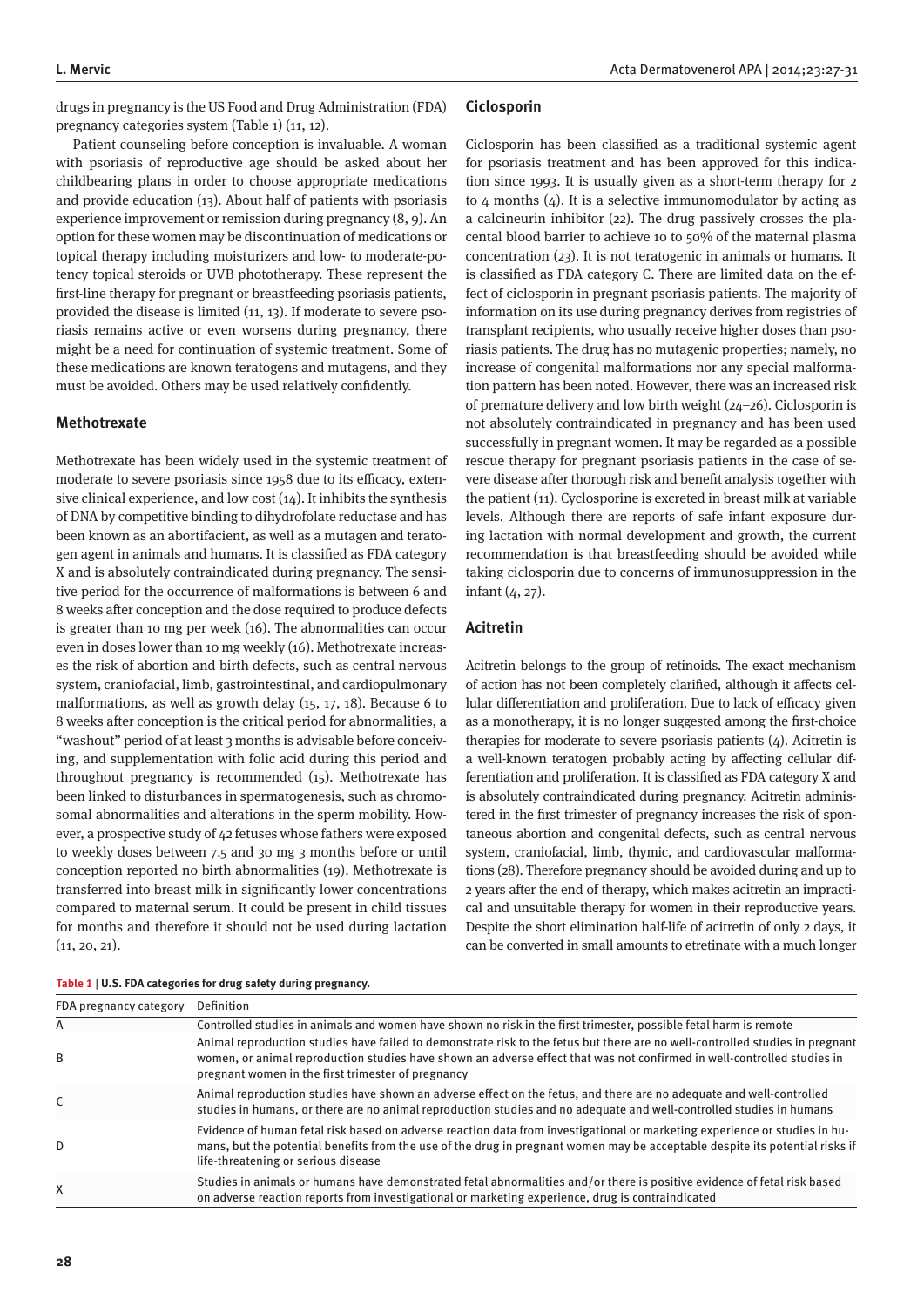half-life of 100 days, especially by concomitant intake of ethanol. Therefore, women of childbearing age should be discouraged from taking acitretin, and in the case of using this treatment the decision to avoid pregnancy is mandatory. The drug should be introduced on the second or third day of the menstrual cycle, after at least 1 month of satisfactory double contraception. Monthly pregnancy tests are recommended (4).

Literature reports only minimal excretion of acitretin into breast milk; however, breastfeeding should be avoided due to the potential for cumulative neonatal toxicity (21, 29).

## **Biologics**

Currently four biologic agents are approved for moderate to severe psoriasis treatment, which is inadequately controlled with conventional systemic agents or if these agents are contraindicated. Etanercept, infliximab, and adalimumab belong to the TNF inhibitors, which prevent the activation of TNF-α receptor by binding to circulating TNF-α. Ustekinumab is an IL-12/23 inhibitor that blocks the activity of IL12 and IL23 by binding to their p40 subunit. According to current manufacturers' recommendations, all biologic agents should be discontinued for variable periods of time prior to conception depending on elimination half-life and the duration of the biologic effect of these drugs. Reliable contraception should be introduced. Etanercept should be discontinued at least 3 weeks prior to conception. The intervals for infliximab, adalimumab and ustekinumab are at least 6 months, at least 5 months, and up to 15 weeks, respectively (30). The reason for these guidelines is a lack of controlled studies of biologics in pregnant women. However, postmarketing experience regarding the safety of these drugs is accumulating and being published, with largely reassuring results. All four approved biologics for psoriasis treatment are classified as Pregnancy FDA category B, which means there is no risk from animal studies; however, there are no adequate and controlled studies in women receiving biologic agents during pregnancy (11, 13). Experience with exposure to biologics in pregnancy is slowly accumulating, especially in the setting of inflammatory bowel disease and inflammatory arthritis patients. In the case of unplanned conception, most women stop the biological therapy at the time of pregnancy confirmation (31).

Despite some isolated reports of congenital malformations in children exposed to biologics during pregnancy, data from various inflammatory bowel disease and rheumatologic registries show that major congenital malformations after exposure to biologics prior to conception or during the first 3 months of pregnancy occur at rates that are lower than the estimated population rate, which is approximately 3% (32, 33). No specific or consistent pattern of malformations connected to exposure to biologics has been reported so far (34–36). A large collection of 131 pregnancies exposed to infliximab from the Centocor safety database reported no increased risk of adverse outcomes such as miscarriages, therapeutic terminations of pregnancy, and congenital malformations when compared with the general population (37). The OTIS (Organization for Teratology Information Specialists) registry reported 100 pregnancies exposed to etanercept, which had similar live birth rates and similar rates of major congenital malformations compared to a control group of pregnant patients with inflammatory arthritis not exposed to etanercept (38). The same registry reported 66 pregnancies exposed to adalimumab for rheumatoid arthritis during the first trimester, comparing them to non-adalimumab treated patients and healthy controls. There was no increased risk or evidence of a specific pattern of major or minor birth defects connected with adalimumab exposure (39). Ustekinumab is a relatively new biologic drug and experience during pregnancy is extremely limited. One reported case of its use during pregnancy in a psoriasis patient reported an uncomplicated pregnancy and a healthy infant delivered at term (40). Accumulated data may be reassuring that termination of pregnancy is not necessary for women that inadvertently become pregnant while taking biologics. An exposure to biologics during the first trimester does not seem to hold an increased risk of congenital defects or other unfavorable outcomes of pregnancy.

The structure of infliximab, adalimumab, and ustekinumab is an IgG1 monoclonal antibody, whereas etanercept is a fusion protein. It is well known that maternal IgG antibodies are large hydrophilic proteins of more than 100 kDa and cannot cross the placenta by simple diffusion, but are actively transported via Fc receptors on the syncytiotrophoblast. These receptors have not been observed before week 14 of gestation; however, the active transport of IgG immunoglobulins begins during the second trimester and rapidly increases over the third trimester, leading to higher fetal levels of IgG in comparison to those in maternal circulation. The half-life of immunoglobulins in an infant is considerably longer than in adults (41–43). Infliximab, adalimumab, and ustekinumab are actively transported through the placenta in the same way as natural maternal antibodies reaching high blood levels in the newborn after being exposed in the late second and third trimester. Both infliximab and adalimumab have been found in newborns in much higher concentrations than in their mothers' peripheral blood, and they remain detectable from 2 to 7 months after birth. The median concentration of infliximab measured in cord blood at delivery was 160% of maternal, whereas the median concentration of adalimumab in cord blood was 153% of that detected in maternal serum  $(44-46)$ . There is no published human study on ustekinumab so far; however, in an animal study on cynomolgus macaques ustekinumab was detected in fetal serum as well as in the serum of infants as long as 120 days postpartum  $(47)$ . Etanercept, on the other hand, shows considerably less transplacental transport than the IgG immunoglobulins. The concentration of etanercept in cord blood after treatment in the second and third trimester was 4 to 7% of that in maternal blood  $(48, 49)$ .

There is a concern that the use of biologics that actively cross the placenta during pregnancy could result in immunosuppression in a newborn and increase the risk of infection. One case of a fatal disseminated bacillus Calmette-Guérin (BCG) infection after regular vaccination in an infant delivered to a mother with Crohn's disease that was treated throughout pregnancy with infliximab was reported (50). Therefore, infliximab, adalimumab and ustekinumab, which are IgG antibodies, should be discontinued as soon as pregnancy is recognized or in the case of difficultto-control disease at least before gestational week 30 or preferably between weeks 20 and 22. This would probably limit significant intrauterine and postnatal drug exposure of an infant and, likewise, the risk of infection (36, 51).

The administration of live vaccines in a newborn that was exposed to biologic medication during the late second and third trimester should be postponed until 6 to 7 months of age or until the biological agent is no longer detectable in the infant circulation (13, 31, 36). Routine vaccinations with non-live vaccines appear to be safe and responses appear to be appropriate (44, 46).

Breastfeeding during therapy with biologics is not generally recommended, although the levels of the drugs detectable in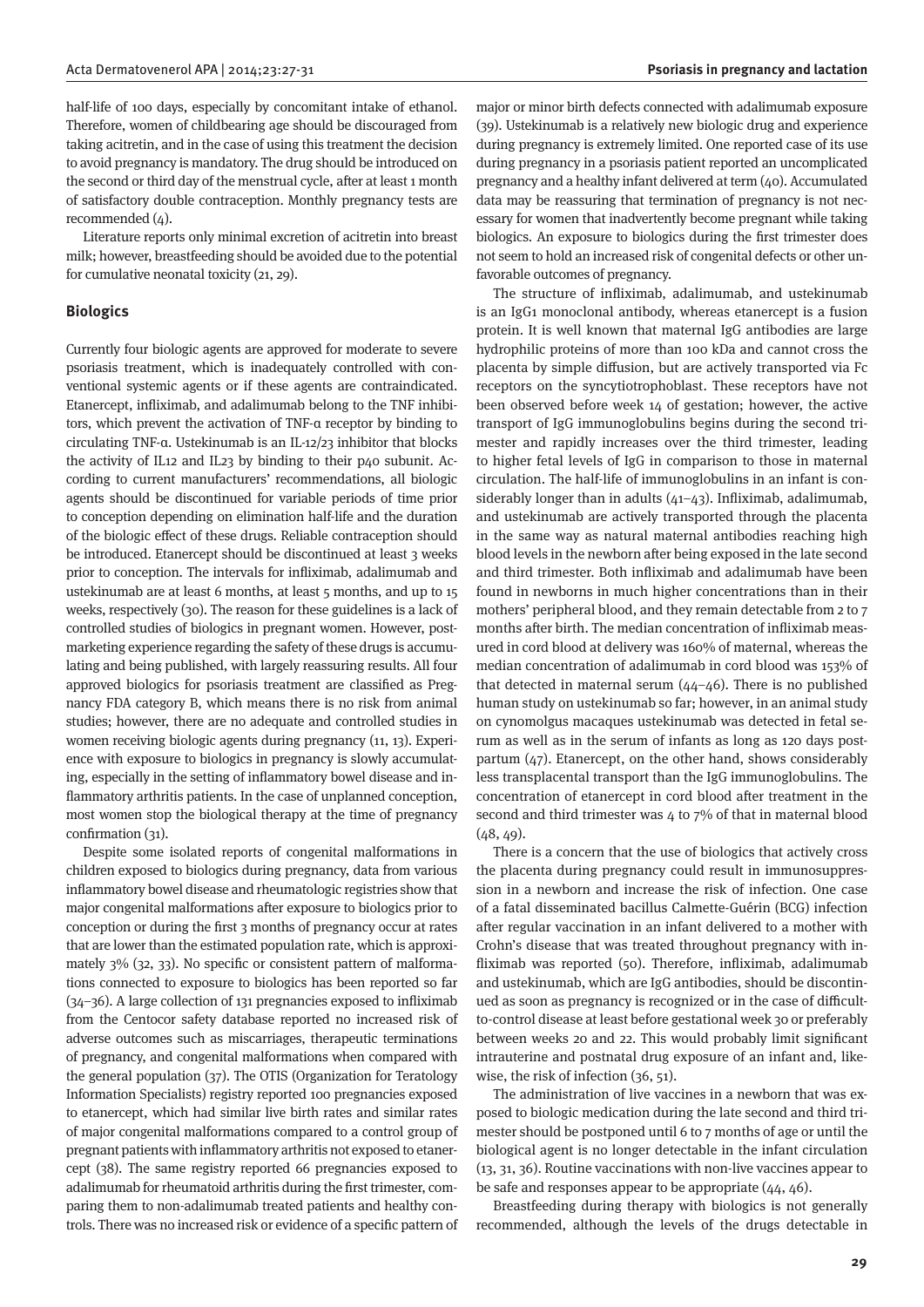breast milk are significantly lower than those in maternal circulation. Two to 3 days after the infusion of infliximab, the milk concentration was 1/200 of that in maternal serum (52). Six days after injection of adalimumab, the level of drug detected in milk was 1/100 of that in maternal serum (53). Etanercept was detected in milk in extremely small concentrations; namely, 1/800 of that in maternal serum (49). Absorption of a biologic drug from milk is probably minimal because of protein structure degradation in the infant's digestive system. Therefore biologic medications could be compatible during breastfeeding (13, 31, 54).

There are limited data on men exposed to biologic drugs at the time of conception. So far there are no specific reports on adverse pregnancy outcomes (37, 55).

## **Conclusion**

Pregnant and lactating women with psoriasis should be managed with caution. Topical therapy including emollients and topical steroids as well as UVB phototherapy is regarded as a safe option for these patients. In the case of uncontrollable psoriasis and a need for more potent systemic treatment, methotrexate and acitretin must be strictly avoided. However, ciclosporin may be considered as an option for controlling the disease. Newer biologic agents are currently not recommended due to a lack of controlled studies in pregnant

#### References

- 1. Nestle FO, Kaplan DH, Barker JN. Psoriasis. N Engl J Med 2009;361:496-509.
- 2. Reich C. The concept of psoriasis as a systemic inflammation: implications for disease management. JEADV. 2012;26(Suppl 2):3-11.
- 3. Mrowietz U, Kragballe K, Reich K, Spuls P, Griffiths CE, Nast A, et al. Definition of treatment goals for moderate to severe psoriasis: a European consensus. Arch Dermatol Res. 2011;303:1-10.
- Pathirana D, Ormerod AD, Saiag P, Smith C, Spuls PI, Nast A, et al. European S3-guidelines on the systemic treatment of psoriasis vulgaris. JEADV. 2009;23 (Suppl. 2):5-70.
- 5. Horn EJ, Chambers CD, Menter A, Kimball AB. Pregnancy outcomes in psoriasis: why do we know so little? J Am Acad Dermatol. 2009;61:e5-8.
- 6. Lima X, Janakiraman V, Hughes M, Kimball A. The impact of psoriasis on pregnancy outcomes. J Invest Dermatol. 2012;132:85-91.
- 7. Yang YW, Chen CH, Chen YH, Lin HC. Psoriasis and pregnancy outcomes: a nationwide population-based study. J Am Acad Dermatol. 2011;64:71-7.
- 8. Murase JE, Chan KK, Garite TJ, Cooper DM, Weinstein GD. Hormonal effect on psoriasis in pregnancy and post partum. Arch Dermatol. 2005;141:601-6.
- 9. Raychaudhuri SP, Navare T, Gross J, Raychaudhuri SK. Clinical course of psoriasis during pregnancy. Int J Dermatol. 2003;42:518-20.
- 10. Yip L, McCluskey J, Sinclair R. Immunological aspects of pregnancy. Clin Dermatol. 2006:24:84-7.
- Bae YS, Van Voorhees AS, Hsu S, Korman NJ, Lebwohl MG, Young M, et al. Review of treatment options for psoriasis in pregnant or lactating women: from the Medical Board of the National Psoriasis Foundation. J Am Acad Dermatol. 2012:67:459-77.
- 12. Addis A, Sharabi S, Bonati M. Risk classification systems for drug use during pregnancy: are they a reliable source of information? Drug Saf. 2000;23:245-53.
- 13. Babalola O, Strober BE. Management of psoriasis in pregnancy. Dermatol Ther. 2013;26:285-92.
- 14. Edmundson WF, Guy WB. Treatment of psoriasis with folic acid antagonists. AMA Arch Derm. 1958;78:200-3.
- 15. Hyoun SC, Obican SG, Scialli AR. Teratogen update: methotrexate. Birth Defects Res A Clin Mol Teratol. 2012;94:187-207.
- 16. Kozlowski RD, Steinbrunner JV, MacKenzie AH, Clough JD, Wilke WS, Segal AM. Outcome of first-trimester exposure to low-dose methotrexate in eight patients with rheumatic disease. Am J Med. 1990;88:589-92.
- 17. Nguyen C, Duhl AJ, Escallon CS, Blakemore KJ. Multiple anomalies in a fetus exposed to low-dose methotrexate in the first trimester. Obstet Gynecol. 2002; 99:599-602.
- 18. Lloyd ME, Carr M, McElhatton P, Hall GM, Hughes RA. The effects of methotrexate on pregnancy, fertility and lactation. Q J Med. 1999;92:551-63.
- 19. Beghin D, Cournot MP, Vauzelle C, Elefant E. Paternal exposure to methotrexate and pregnancy outcomes. J Rheumatol. 2011;38:628-32.

women. Information regarding their use during pregnancy and lactation is slowly accumulating, mostly from pregnant patients with inflammatory arthritis and inflammatory bowel disease. Biologics may be considered as a possible therapy for pregnant psoriasis patients. Data collected so far show that biologics currently marketed for psoriasis treatment are not connected with higher incidence of unfavorable pregnancy outcomes and congenital malformations. There are concerns about immunosuppression in infants exposed to biologics in the late second and third trimesters of pregnancy, especially to monoclonal IgG antibodies such as infliximab, adalimumab, and ustekinumab. These drugs actively cross the placenta similarly to natural antibodies, leading to higher infant drug levels at delivery compared to the levels in maternal circulation, and they should be discontinued at least in the second trimester to limit significant intrauterine and postnatal drug exposure of an infant and the risk of infection. The administration of live vaccines in a newborn exposed to biologic medication during the late second and third trimesters should be postponed at least until 6 to 7 months of age. Breastfeeding during therapy with biologics is currently not recommended; however, it could be considered reasonable in the future because only negligible amounts of drug pass into the milk. The decision to use biological therapy during pregnancy should take into account benefits and risks and should be made on a caseby-case basis after careful discussion with the patient.

- 20. Johns DG, Rutherford LD, Leighton PC, Vogel CL. Secretion of methotrexate into human milk. Am J Obst Gynecol. 1972;112:978-80.
- 21. American Academy of Pediatrics Committee on Drugs. Transfer of drugs and other chemicals into human milk. Pediatrics. 2001;108:776-89.
- 22. Wong RL, Winslow CM, Cooper KD. The mechanisms of action of cyclosporin A in the treatment of psoriasis. Immunol Today. 1993;14:69-74.
- 23. Petri M. Immunosuppressive drug use in pregnancy. Autoimmunity. 2003;36:51-6.
- 24. Perales-Puchalt A, Vila Vives JM, Lopez Montes J, Diago Almela VJ, Perales AJ. Pregnancy outcomes after kidney transplantation-immunosuppressive therapy comparison. Matern Fetal Neonatal Med. 2012;25:1363-6.
- 25. Lamarque V, Leleu MF, Monka C, Krupp P. Analysis of 629 pregnancy outcomes in renal transplant recipients with Sandimmune. Transplant Proc. 1997;29:2480.
- 26. Bar Oz B, Hackman R, Einarson T, Koren G. Pregnancy outcome after cyclosporine therapy during pregnancy: a meta-analysis. Transplantation. 2001;71:1051-5.
- 27. Moretti ME, Sgro M, Johnson DW, Sauve RS, Woolgar MJ, Taddio A, et al. Cyclosporine excretion into breast milk. Transplantation. 2003;75:2144-6.
- 28. Geiger JM, Baudin M, Saurat JH. Teratogenic risk with etretinate and acitretin treatment. Dermatology. 1994;189:109-16.
- 29. Rollman O, Pihl-Lundin I. Acitretin excretion into human breast milk. Acta Derm Venereol. 1990;70:487-90.
- 30. European Medicines Agency [Internet]. Available from: http://www.ema.europa. eu/ema/.
- 31. Hyrich KL, Verstappen SM. Biologic therapies and pregnancy: the story so far. Rheumatology. 2013;17. [Epub ahead of print].
- 32. Carter JD, Valeriano J, Vasey FB. Tumor necrosis factor alpha inhibition and VATER association: a causal relationship. J Rheumatol. 2006:33:1014-7.
- 33. Centers for Disease Control and Prevention. Update on overall prevalence of major birth defects – Atlanta, Georgia, 1978–2005. MMWR Morb Mortal Wkly Rep. 2008;57:1-5.
- 34. Verstappen SM, King Y, Watson KD, Symmons DP, Hyrich KL. Anti-TNF therapies and pregnancy: outcome of 130 pregnancies in the British Society for Rheumatology Biologics Register. Ann Rheum Dis. 2011;70:823-6.
- 35. Marchioni RM, Lichtenstein GR. Tumor necrosis factor-alpha inhibitor therapy and fetal risk: a systematic literature review. World J Gastroenterol. 2013;19:2591-602.
- 36. Gisbert JP, Chaparro M. Safety of anti-TNF agents during pregnancy and breastfeeding in women with inflammatory bowel disease. Am J Gastroenterol. 2013;108:1426-38.
- 37. Katz JA, Antoni C, Keenan GF, Smith DE, Jacobs SJ, Lichtenstein GR. Outcome of pregnancy in women receiving infliximab for the treatment of Crohn's disease and rheumatoid arthritis. Am J Gastroenterol. 2004;99:2385-92.
- 38. Johnson DL, et al. Pregnancy outcomes in women exposed to etanercept: the OTIS Autoimme Diseases in Pregnancy Project. Arthritis Rheum. 2008;58:Abstract 1387.